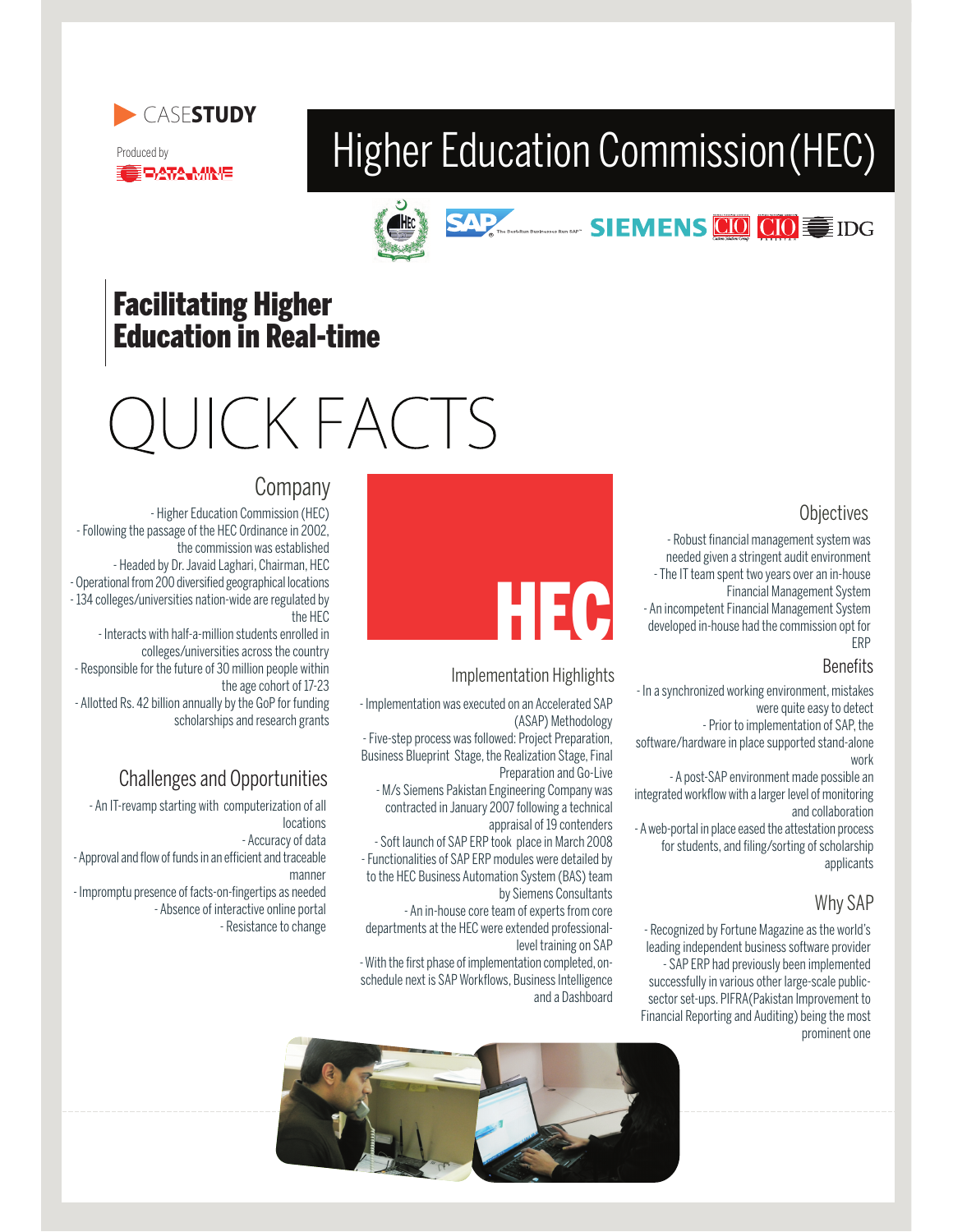## **Higher Education Commission**

# Siemens Pakistan Sets Off an ERP Go-Live at the<br>Higher Education Commission

Replacing the University Grant Commission in 2002, the Higher Education Commission (HEC) came together as an authority body devoted to the cause of uplifting the existing higher-education institutions, development of new ones and degree recognition through a sufficing higher education policy. The commission was set-up following an enactment of the Higher Education Commission Ordinance 2002. Headed presently by Dr. Javaid Laghari, Chairman, HEC, the institution's modus operandi encompasses faculty development, curriculum update, infrastructure development of colleges/universities, grant disbursement and candidate appraisal for scholarships (foreign/indigenous) and travel, industry-academia initiatives and development of technology parks.

Given its role play in building a par-quality education environment in Pakistan, the HEC can be equated with the Ministry of Higher Education with a private-sector-like organizational structure. As Sohail Naqvi, the Chief Executive Officer, HEC explains, "HEC's purview encompasses all these activities, as all of these play a significant role in shaping a

student's academic life."

HEC has offices in all provincial capitals. In Islamabad only, the workforce employed is close to a thousand that adds up to a large number of human resources employed across all locations of the HEC. That is where the challenge lies. As would be the case with any other large organization with a vast human resource base, the HEC needed to be an IT-savvy organization to be able to serve the purpose for which the authority body had come together. After all, the commission's operational scope embraces 134 member institutions. It oversees the academic whereabouts of approximately half a million students enrolled in colleges/universities nationwide, that are only proportionate to the 30 million or so that fall within the age cohort of 17-23 which makes them possible candidates for scholarships. Hence, the role of IT in ensuring a smooth execution of all of the above is only the more critical. Keeping the challenges in mind, the first-ever IT Project approved by the authority body was an IT-Revamp of all institutions, centers and chairs falling with the HEC's domain. The HEC is currently functional from 200 diversified geographical locations.

# Energizing Efficiency Through the Organizational Machinery :

Taking the IT-Revamp Project off-ground, the authority body opted for a computerization of all the locations the HEC is operational from. This was done to spin-off an integrated operational environment that can be easily monitored for any inefficiency and relied upon for release of accurate data when and as needed. As Sohail Naqvi proudly claims, There was a time when the HEC only had 5-10 stand-alone computers. Today, the commission's offices alone operate on 750 networked computers. This is of course, exclusive of the IT infrastructure that is part of the Pakistan Education Research Network that extends an IT-support to all the 134 colleges/universities. Ensuring updated IT-environment in place, the HEC is in partnership with various local and multinational technology vendors.

monitoring the complexity **EQUALCONSTERNATION** 

#### With the IT-Project **underway at the With the IT-Project** underway at the HEC, the experts at work had started **stand-alone computers. Today, the commission's** developing in-house a Financial Management System. An articles alone operate on 750 networked computers" implementation that had to be executed within a budget Said Sohail Naqvi, Executive Director at Higher of Rs. 42 billion that goes into funding scholarships,  $\begin{bmatrix} r & r & r \end{bmatrix}$  research grants etc., and There was a time when the HEC only had 5-10 *Education Commission*

at all times, building a robust financial management system was indeed mission-critical. Hence, the decision to go ahead with an internal system that is synced with the existing workflow was taken. The project was in the skunk works for two years. While it helped streamline a lot of processes and brought a learning curve for both the organization as well as the workforce employed, it could not serve the purpose. That was when the HEC opted for a major player to bid for the requisite Financial Management system it wanted and a tender was floated in September 2006," explained Sohail Naqvi.

As Khwaja Zahid, VS Coordinator, HEC, relates, "That was when we came across SAP through its implementation partner, Siemens Pakistan, and realized the immense problem-solving promise it holds for a government setup like the HEC. The potential of SAP surprised us all, and is still under-study with our experts although we do have plans for the next set of implementations wed like to execute in order to make the HEC, a fully-interactive learning institution.

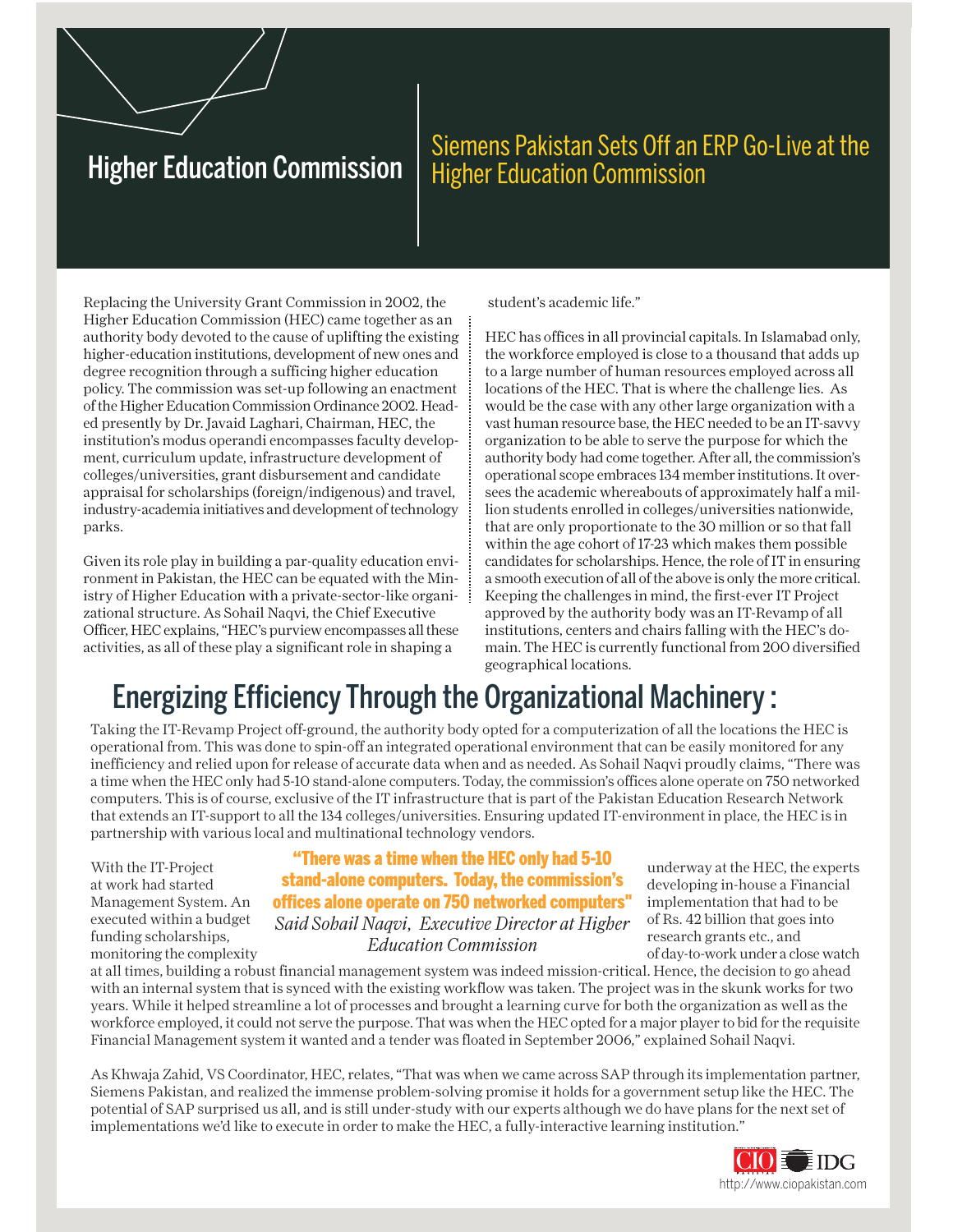

# The Business and IT Alignment

With Siemens Pakistan finalized as the implementation partner in January 2007, we had gone live with a soft launch by March 2008, **Sohail Naqvi commented.**

And so, the IT team's first task at hand was to outline a set of requirements. Given a two-year failure of developing an in-house module, the IT team at the HEC knew very well what the requirements were. Therefore, a comprehensive document on the same was put together and advertised for the best ERP Solution Providers to submit a bid for the evaluation process. In lieu with Pakistan Procurement Rules, a tender was floated in the media and 19 technology partners were technically appraised. Siemens Pakistan was found the most suitable with a level of competency in ERP implementation much higher than any of the other competitors.

Via its implementation partner, Siemens Pakistan, active in 43 countries, the HEC opted for an implementation of SAP ERP modules that included Financial Accounting (FI), Controlling (CO), Human Resource Management (HRM), Material Management (MM), Project System (PS), Funds Management (FM). The implementation process followed was on an Accelerated SAP Methodology that involved a fivestep process namely the Project Preparation Stage, the Business Blueprint (requirement gathering) Stage, the Realization Stage, the Final Preparation Stage and Go-Live. At the HEC, total time span was and a year and three months."With Siemens Pakistan finalized as the implementation partner in January 2007, we had gone live with a soft launch by March 2008, Sohail Naqvi commented.

Resistance to change is a generational challenge, and will be overcome only with time and expertise, as the management board at the HEC has realized. As Sohail Naqvi shared his perspective on the same, The biggest challenge we faced was the human dimension to it, especially during Business Process Reengineering. With the work more synchronized, mistakes were quite easy to detect which made people quite hesitant. Another significant challenge to be dealt with was the stringent audit regime that dealt with paper and ledger simultaneously. As a migration onto the electronic system was underway alongside, the existing workload of the workforce was increased with the pen and paper work done in tandem. Prior to the implementation of SAP ERP modules, the software and hardware in place supported standalone work. A post-SAP environment made possible an integrated workflow with larger monitoring, tracking, and collective decision-making" Sohail Naqvi commented.

Via its implementation partner, Siemens Pakistan, active in 43 countries, the HEC opted for an implementation of SAP ERP modules that included Financial Accounting (FI), Controlling (CO), Human Resource Management (HRM), Material Management (MM), Project System (PS), Funds Management (FM).